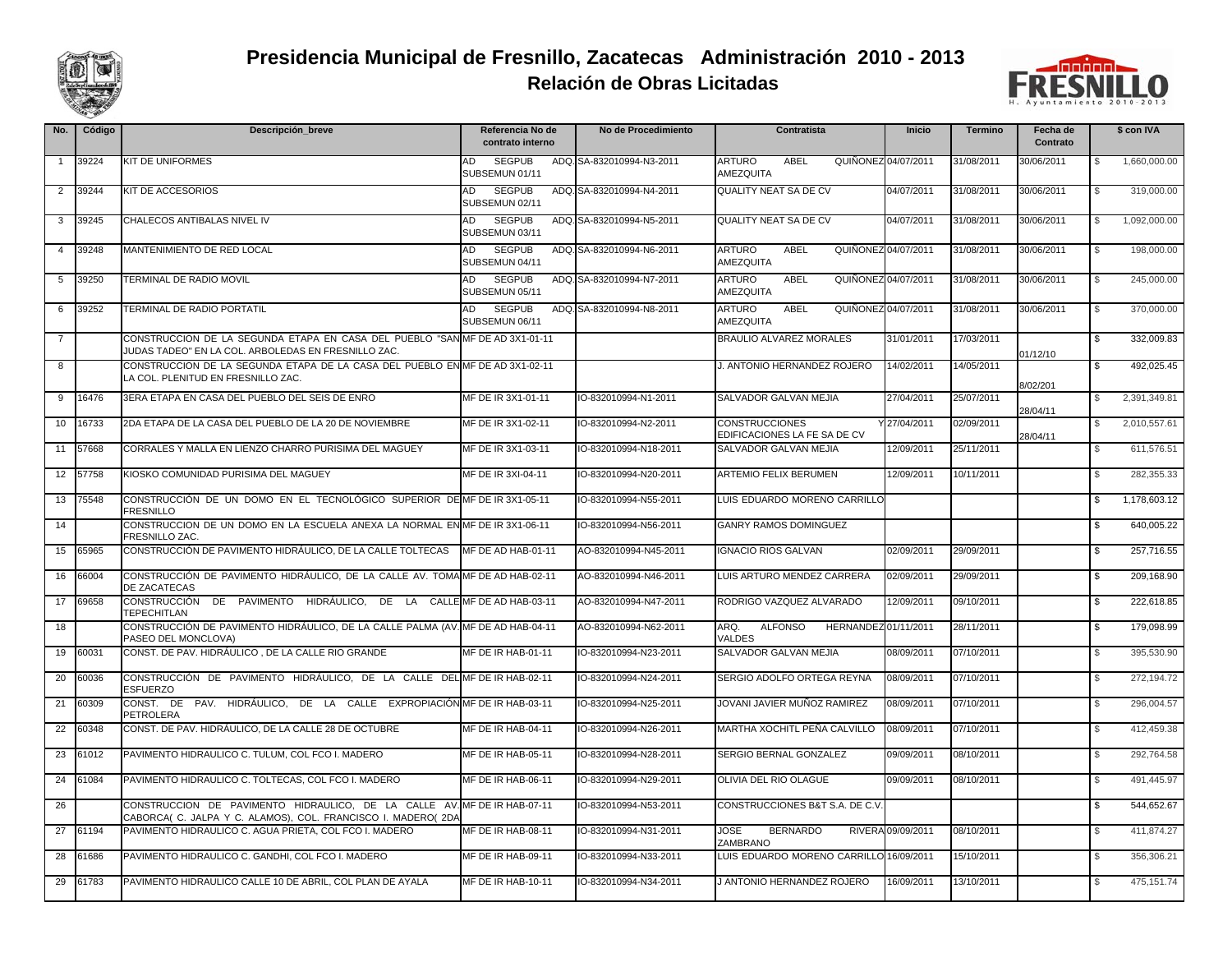

## **Relación de Obras Licitadas Presidencia Municipal de Fresnillo, Zacatecas Administración 2010 - 2013**



| No. | Código | Descripción_breve                                                                                                                           | Referencia No de<br>contrato interno | No de Procedimiento   | Contratista                                                                  | Inicio            | Termino    | Fecha de<br>Contrato | \$ con IVA                   |
|-----|--------|---------------------------------------------------------------------------------------------------------------------------------------------|--------------------------------------|-----------------------|------------------------------------------------------------------------------|-------------------|------------|----------------------|------------------------------|
| 30  | 61817  | PAVIMENTO HIDRÁULICO GALILEO, COL. EMILIANO ZAPATA                                                                                          | MF DE IR HAB-11-11                   | IO-832010994-N35-2011 | <b>ARTEMIO FELIX BERUMEN</b>                                                 | 16/09/2011        | 15/10/2011 |                      | 529,252.22                   |
| 32  |        | CONSTRUCCION DE PAVIMENTO HIDRAULICO. DE LA CALLE ERNESTO MF DE IR HAB-12-11<br>GUEVARA (AV. GUAYMAS Y C. EMILIANO ZAPATA), COL.EMILIANC    |                                      | IO-832010994-N54-2011 | MACO<br><b>CONSTRUCCIONES</b><br>MATERIALES S.A. DE C.V.                     | 08/09/2011        | 31/10/2011 |                      | $\mathfrak{L}$<br>405,341.71 |
| 33  | 64408  | PAVIMENTO HIDRAULICO CALLE 4 DE DICIEMBRE, COL. FRANCISCO MF DE IR HAB-13-11<br>VILLA                                                       |                                      | IO-832010994-N40-2011 | CONSTRUCCIONES B&T SA DE CV                                                  | 23/09/2011        | 22/10/2011 |                      | 554,750.81<br>\$             |
| 34  | 64653  | PAVIMENTO HIDRAULICO C. DURAZNOS, COL. ARBOLEDAS                                                                                            | MF DE IR HAB-14-11                   | IO-832010994-N41-2011 | DISEÑA Y AMPLIA SA DE CV                                                     | 23/09/2011        | 22/10/2011 |                      | 421,167.15<br>$\mathfrak{L}$ |
| 35  | 65038  | PAVIMENTO HIDRÁULICO C. MAPULA, COL. FRANCISCO VILLA                                                                                        | MF DE IR HAB-15-11                   | IO-832010994-N42-2011 | <b>HECTOR FAVIO GARCIA MEJIA</b>                                             | 23/09/2011        | 22/10/2011 |                      | 505,454.26<br>$\mathfrak{L}$ |
| 36  | 65138  | PAVIMENTO HIDRAULICO C. CEDROS, COL. ARBOLEDAS, FLLO, ZAC.                                                                                  | MF DE IR HAB-16-11                   | IO-832010994-N43-2011 | <b>ROBERTO</b><br>RODRIGUEZ 19/09/2011<br><b>DOMINGUEZ</b>                   |                   | 22/10/2011 |                      | 331,294.14<br>\$             |
| 37  | 65358  | PAVIMENTO HIDRAULICO C. CIPRESES, COL ARBOLEDAS, FRESNILLO, MF DE IR HAB-17-11<br>ZAC.                                                      |                                      | IO-832010994-N44-2011 | <b>BRAULIO ALVAREZ MORALES</b>                                               | 22/09/2011        | 22/10/2011 |                      | 489,250.11<br>\$             |
| 38  |        | CONSTRUCCION DE PAVIMENTO HIDRAULICO, DE LA CALLE 19 DE MF DE IR HAB-18-11<br>MARZO (C. 30 DE OCTUBRE Y C. CUAHUTLA), COL. PLAN DE AYALA DE |                                      | IO-832010994-N61-2011 | C. JOSE MANUEL FELIX JARAMILLO                                               |                   |            |                      | 340,315.55<br>\$             |
| 40  | 59714  | CONST. DE PAV. HIDRÁ. BANQUETAS Y GUARNICIÓN DE LA CALLE RIO MF OP AD R23-01-11<br><b>TAMEZ</b>                                             |                                      | SO-832010994-N27-2011 | SERGIO ADOLFO ORTEGA REYNA                                                   | 12/08/2011        | 05/09/2011 |                      | 155,788.38<br>\$             |
| 41  | 60012  | CONST. DE PAV. CON ASFALTO, BANQUETAS Y GUARNICIONES DE LA MF OP AD R23-02-11<br>CALLE PUERTO RICO                                          |                                      | SO-832010994-N32-2011 | RODRIGO VAZQUEZ ALVARADO                                                     | 12/08/2011        | 10/09/2011 |                      | 206,342.34<br>S              |
| 42  | 60014  | CONST. DE PAV. HIDRÁ. BANQUETAS Y GUARNICIÓN DE LA PRIV. LUCIO MF OP AD R23-03-11<br><b>BLANCO</b>                                          |                                      | SO-832010994-N36-2011 | GUILLERMO JAIME MARTINEZ                                                     | 12/08/2011        | 30/09/2011 |                      | 235, 151.50<br>\$            |
| 43  | 60017  | CONST. DE PAV. HIDRAULICO, BANQUETAS Y GUARNICIONES DE LAMF OP AD R23-04-11<br>CALLE IGNACIO ZARAGOZA                                       |                                      | AO-832010994-N38-2011 | JOSE MANUEL RAMOS GARCIA                                                     | 12/08/2011        | 10/09/2011 |                      | 239,761.40<br>\$             |
| 44  | 60027  | CONST. DE PAV. HIDRAULICO, DE LA PRIV. 1ERA ZANJA DE LA COL. MF OP AD R23-05-11<br>CENTRO                                                   |                                      | AO-832010994-N39-2011 | LUIS EDUARDO MORENO CARRILLO 23/08/2011                                      |                   | 16/09/2011 |                      | 32,526.04<br>\$              |
| 45  | 70838  | CONSTRUCCIÓN DE PAVIMENTO ASFALTICO Y GUARNICIONES DE LA C. MF OP AD R23-06-11<br><b>CUAHUTEMOC 2.</b>                                      |                                      | AO-832010994-N48-2011 | CONSTRUCCION Y MANTENIMIENTO 13/09/2011<br>INDUSTRIAL COMAIN SA DE CV        |                   | 27/10/2011 |                      | 124.582.12<br>\$             |
| 46  | 72427  | CONSTRUCCIÓN DE PAVIMENTO ASFALTICO Y GUARNICIONES DE LA C. MF OP AD R23-07-11<br><b>EMILIANO ZAPATA</b>                                    |                                      | AO-832010994-N49-2011 | MANUEL GONZALEZ ZAPATA                                                       | 21/09/2011        | 04/11/2011 |                      | 250.197.23<br>\$             |
| 47  | 54741  | CONST. DE PAV. HIDRA. BANQUETAS Y GUARNICION EN CALLE MF OP IR R23-01-11<br>DIAGONAL CALPULALPAN                                            |                                      | IO-832010994-N9-2011  | ASICA CONTRUCCIONES SA DE CV                                                 | 01/09/2011        | 30/09/2011 |                      | 1,089,393.60<br>S            |
| 48  | 54882  | CONST. DE PAV. HIDRÁ. BANQUETAS Y GUARNICIÓN EN CALLEIMFOPIR R23-02-11<br><b>CHAPARRERAS</b>                                                |                                      | IO-832010994-N10-2011 | SALVADOR GALVAN MEJIA                                                        | 01/09/2011        | 30/09/2011 |                      | 531,797.27<br>\$             |
| 49  | 54976  | CONST. DE PAV. HIDRÁ. BANQUETAS Y GUARNICIÓN EN CALLE MF OP IR R23-03-11<br><b>CABRESTOS</b>                                                |                                      | IO-832010994-N11-2011 | J ANTONIO HERNANDEZ ROJERO                                                   | 01/09/2011        | 30/09/2011 |                      | 609,389.91<br>\$             |
| 50  | 55033  | CONST. DE PAV. HIDRÁ. BANQUETAS Y GUARNICIÓN DE LA CALLE RIOMF OP IR R23-04-11<br>YAQUI                                                     |                                      | IO-832010994-N12-2011 | <b>HECTOR FAVIO GARCIA MEJIA</b>                                             | 01/09/2011        | 15/10/2011 |                      | 694,600.45<br>- \$           |
| 51  | 55151  | CONST. DE PAV. HIDRÁ. BANQUETAS Y GUARNICIÓN DE LA CALLEMF OP IR R23-05-11<br><b>CAMPANAS</b>                                               |                                      | IO-832010994-N13-2011 | <b>JOSE</b><br><b>BERNARDO</b><br>ZAMBRANO                                   | RIVERA 02/09/2011 | 26/09/2011 |                      | \$<br>368,640.24             |
| 52  | 55174  | CONST. DE PAV. HIDRÁ. BANQUETAS Y GUARNICIÓN DE LA CALLE DR. MF OP IR R23-06-11<br><b>BURTHON</b>                                           |                                      | IO-832010994-N14-2011 | <b>BERNARDO</b><br>JOSE<br>ZAMBRANO                                          | RIVERA 02/09/2011 | 31/10/2011 |                      | 993.089.36<br>\$             |
| 53  | 55191  | CONST. DE PAV. HIDRÁ. BANQUETAS Y GUARNICIÓN DE LA CALLEMF OP IR R23-07-11<br>PIPILA                                                        |                                      | IO-832010994-N15-2011 | <b>ARTEMIO FELIX BERUMEN</b>                                                 | 02/09/2011        | 26/09/2011 |                      | 418,807.46<br>S              |
| 54  | 55206  | CONST. DE PAV. HIDRÁ. BANQUETAS Y GUARNICIÓN DE LA CALLE SANMF OP IR R23-08-11<br><b>MIGUEL</b>                                             |                                      | IO-832010994-N16-2011 | <b>BRAULIO ALVAREZ MORALES</b>                                               | 02/09/2011        | 31/10/2011 |                      | 656,950.72<br>\$             |
| 55  | 55221  | CONST. DE PAV. HIDRÁ. BANQUETAS Y GUARNICIÓN DE LA CALLE MF OP IR R23-09-11<br>SALTILLO                                                     |                                      | IO-832010994-N17-2011 | <b>IGNACIO RIOS GALVAN</b>                                                   | 02/09/2011        | 01/10/2011 |                      | 449,314.71<br>\$             |
| 56  | 57666  | CONST. DE PAV. CON ASFALTO, BANQUETAS Y GUARNICIONES DE LAMF OP IR R23-10-11<br><b>CALLE PARAISO</b>                                        |                                      | IO-832010994-N19-2011 | CONSTRUCTORA TECHA SA DE CV                                                  | 08/09/2011        | 22/10/2011 |                      | 299,137.11<br>\$             |
| 57  | 57721  | CONST. DE PAV. CON ASFALTO, BANQUETAS Y GUARNICIONES DE LAMF OP IR R23-11-11<br>CALLE GABINO CALDERON                                       |                                      | IO-832010994-N21-2011 | CONSTRUCCION Y MANTENIMIENTO 08/09/2011<br><b>INDUSTRIAL COMAIN SA DE CV</b> |                   | 22/10/2011 |                      | 374,823.13<br>\$             |
| 58  | 57757  | CONST. DE PAV. CON ASFALTO, BANQUETAS Y GUARNICIONES DE LAMF OP IR R23-12-11<br><b>CALLE ESPUELAS</b>                                       |                                      | IO-832010994-N22-2011 | CONSTRUCCION Y MANTENIMIENTO 08/09/2011<br>INDUSTRIAL COMAIN SA DE CV        |                   | 22/10/2011 |                      | 987,829.66<br>$\mathfrak{L}$ |
| 59  |        | PARQUE RECREATIVO IMPRESIONISTAS EN COL. IMPRESIONISTAS, MF DE IR RP-01-11<br>FRESNILLO ZAC                                                 |                                      | IO-832010994-N50-2011 | <b>ARTEMIO FELIX BERUMEN</b>                                                 |                   |            |                      | 2,194,539.03<br>S            |
| 60  |        | PARQUE RECREATIVO BICENTENARIO, 2DA ETAPA EN COL. LAS FLORES, MF DE IR RP-02-11<br>FRESNILLOZAC.                                            |                                      | IO-832010994-N51-2011 | J. ANTONIO HERNANDEZ ROJERO                                                  |                   |            |                      | 1,274,306.56<br>\$           |